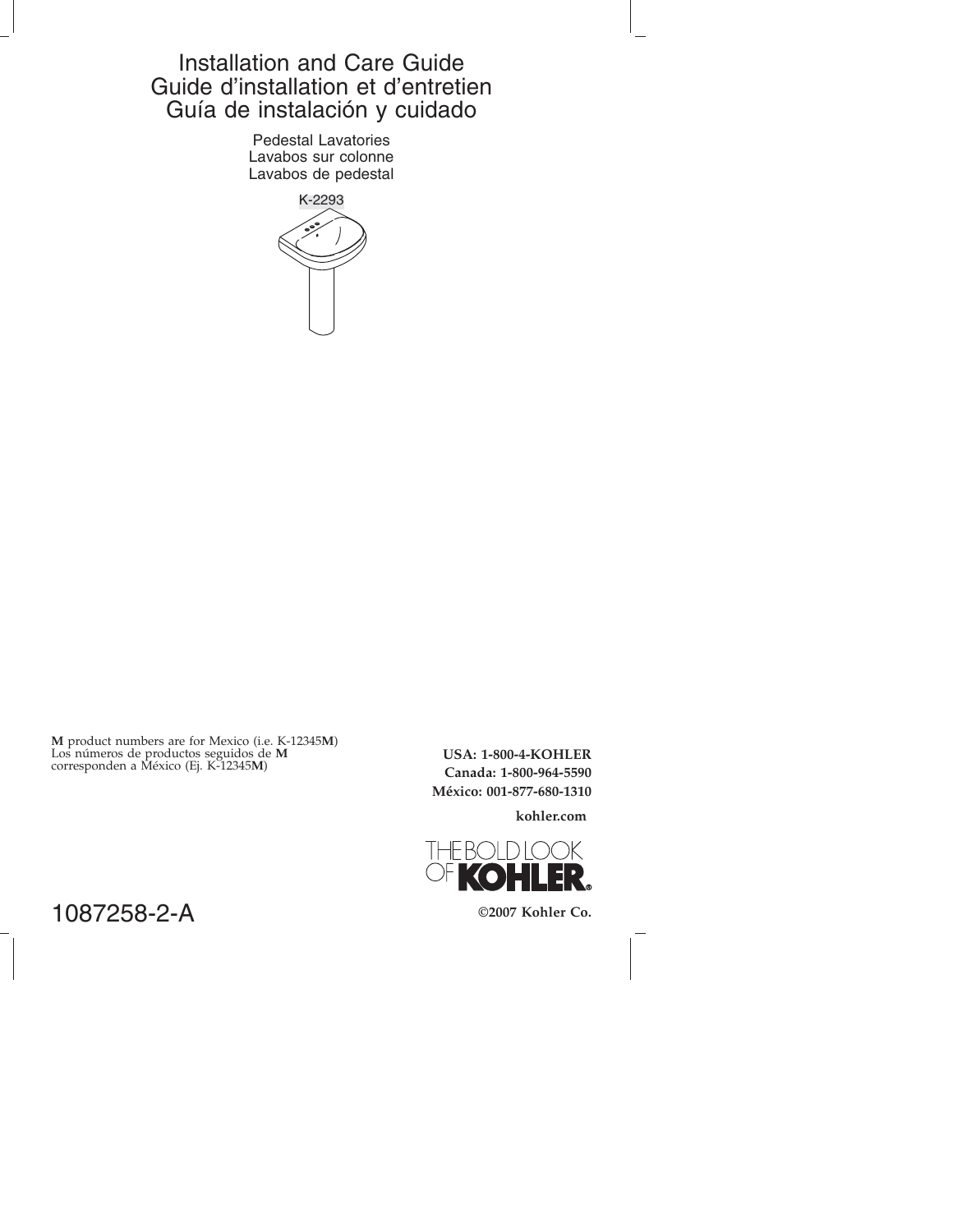## **Thank You For Choosing Kohler Company**

Thank you for choosing Kohler Company. Your Kohler Company product reflects the true passion for design, craftsmanship, artistry, and innovation Kohler Company stands for. We are confident its dependability and beauty will surpass your highest expectations, satisfying you for years to come.

All the information in this guide is based upon the latest product information available at the time of publication. At Kohler Company, we strive to fulfill our mission of improving the level of gracious living for each person who is touched by our products and services. We reserve the right to make changes in product characteristics, packaging, or availability at any time without notice.

Please take a few minutes to review this guide. If you encounter any installation or<br>performance problems, please call 1-800-4-KOHLER from within the USA, 1-800-964-5590<br>from within Canada, or 001-877-680-1310 from within

## **Merci d'avoir choisi Kohler Company**

Merci d'avoir choisi la compagnie Kohler. Votre produit de la compagnie Kohler reflète la véritable passion du design, d'artisanat, d'art et d'innovation représentant la compagnie Kohler. Nous sommes confiants que sa fiabilité et beauté surpasseront vos exigences les plus élevées, vous satisfaisant pendant les années à venir.

Toute l'information dans ce guide est basée sur la dernière disponible au moment de la publication. A la compagnie Kohler, nous aspirons à remplir notre mission d'améliorer le niveau de vie gracieux pour chaque individu affecté par nos produits et services. Nous nous réservons le droit d'apporter toutes modifications aux caractéristiques, emballages ou disponibilités des produits, et ceci à tout moment et sans préavis.

Veuillez prendre s'il vous plaît quelques minutes pour étudier ce guide. En cas de problème d'installation ou de performance, veuillez composer le 1-800-4-KOHLER à partir des É.U., le 1-800-964-5590 à partir du Canada, ou le 001-877-680-1310 à partir du Mexique.

#### **Gracias por elegir los productos Kohler**

Gracias por elegir los productos de Kohler. Su producto de Kohler Company refleja la verdadera pasión por el diseño, la mano de obra, la artesanía y la innovación que forman parte de Kohler Company. Estamos seguros de que su confiabilidad y belleza excederán sus más altas expectativas, dándole satisfacción por años.

Toda la información que aparece en la guía está basada en la información más reciente disponible al momento de publicación. En Kohler Company, nos esforzamos por alcanzar nuestra misión de mejorar la calidad de vida de quienes disfrutan de nuestros productos y servicios. Nos reservamos el derecho de efectuar cambios en las características del producto, embalaje o disponibilidad en cualquier momento, sin previo aviso.

Dedique unos minutos para leer esta guía. Si tiene algún problema de instalación o funcionamiento, llámenos al 1-800-4-KOHLER desde los EE.UU., 1-800-964-5590 desde Canadá, ó 001-877-680-1310 desde México.

1087258-2-A 2 Kohler Co.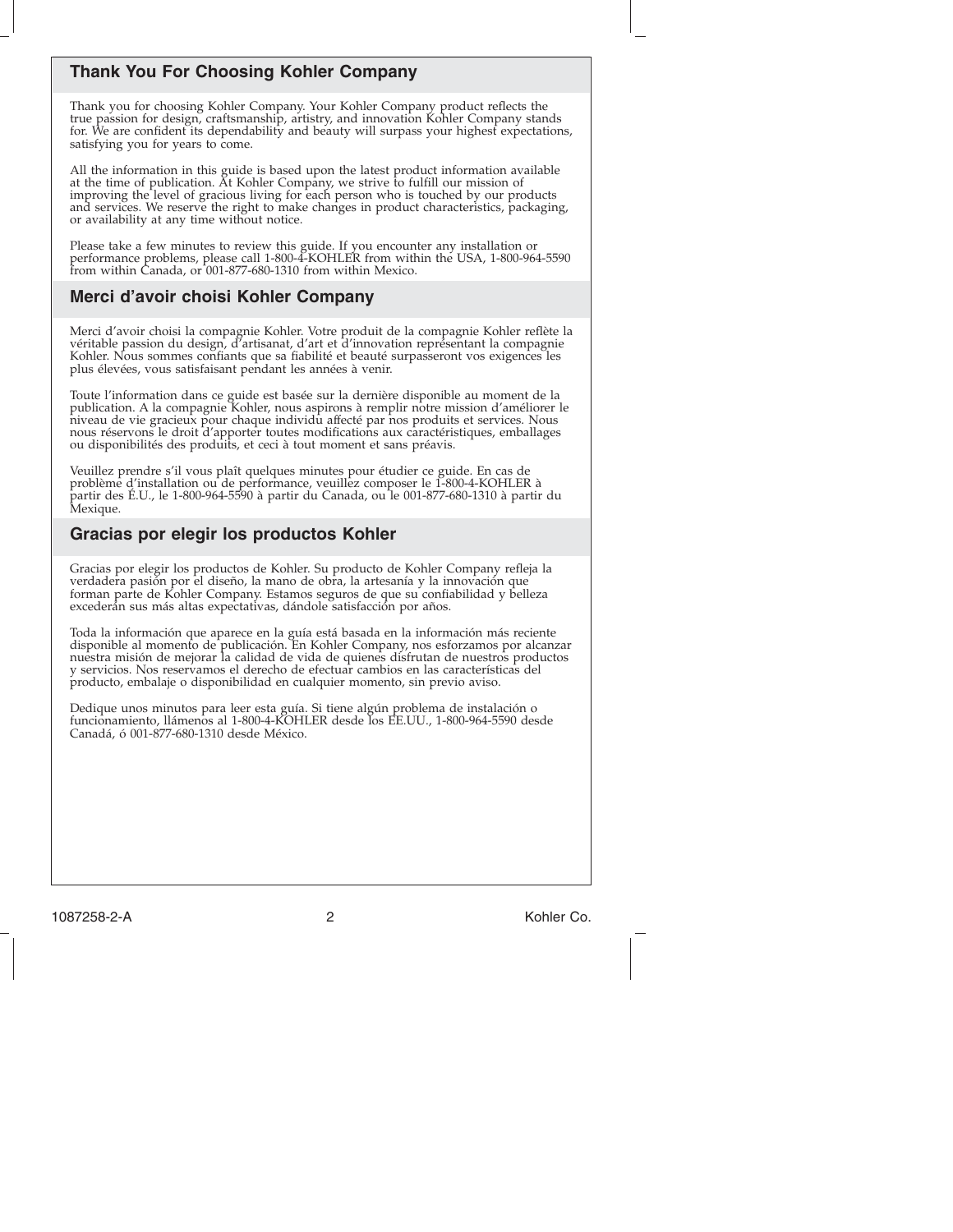

Kohler Co. 3 1087258-2-A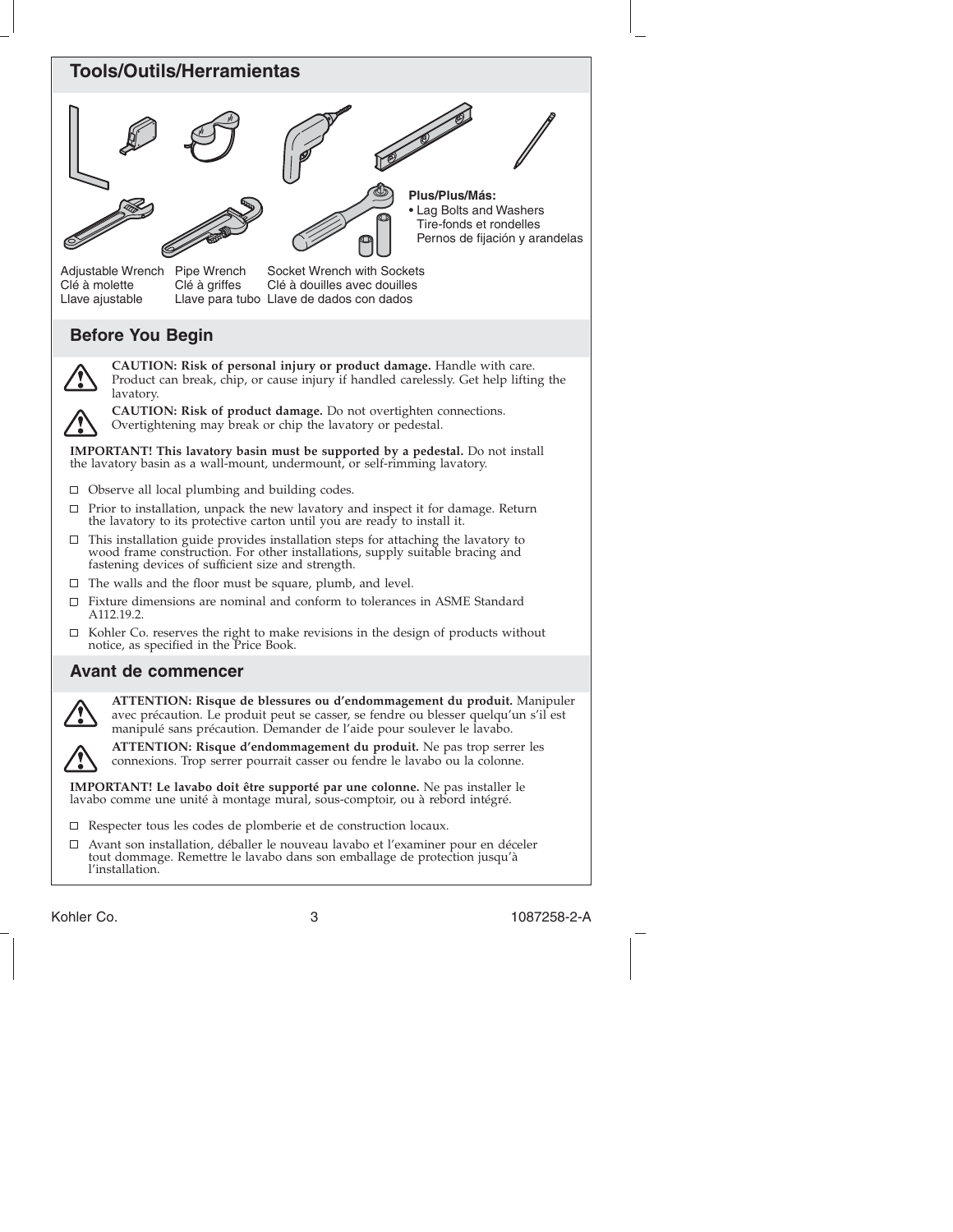#### **Avant de commencer (cont.)**

- $\Box$  Ce guide d'installation fournit les étapes de fixation du lavabo au cadre en bois. Pour d'autres installations, fournir un renforcement approprié et des dispositifs de fixation de dimension et résistance suffisantes
- Les murs et le sol doivent être d'équerre, d'aplomb et à niveau.
- $\Box$ Les dimensions de l'appareil sanitaire sont nominales et conformes aux tolérances données par la norme ASME A112.19.2.
- $\Box~$ Kohler Co. se réserve le droit d'apporter des modifications sur le design des produits et ceci sans préavis, tel que spécifié dans le catalogue des prix.

#### **Antes de comenzar**



**PRECAUCIÓN: Existe el riesgo de lesiones personales o daños al producto.** Maneje el producto con cuidado. El producto puede romperse, despostillarse o causar lesiones si no se manipula con cuidado. Pida ayuda para levantar el lavabo.



**PRECAUCIÓN: Riesgo de daños al producto.** No apriete demasiado las conexiones. Si aprieta demasiado puede romper o despostillar el lavabo o el pedestal.

**¡IMPORTANTE! La taza de este lavabo debe apoyarse sobre un pedestal.** No instale la taza del lavabo como una unidad de montaje a la pared, bajo cubierta o con borde terminado.

- Cumpla con todos los códigos locales de plomería y de construcción.
- Antes de la instalación, desembale el lavabo nuevo y revíselo para asegurarse de que no esté dañado. Vuelva a colocar el lavabo en la caja como protección hasta que lo instale.
- Esta guía de instalación contiene los pasos de instalación para fijar el lavabo a una estructura de madera. Para otras instalaciones, suministre el refuerzo de soporte adecuado y fijaciones de suficiente tamaño y resistencia.
- $\Box$  Las paredes y el piso deben estar a escuadra, a plomo y a nivel.
- Las dimensiones del producto son nominales y cumplen con las tolerancias de la norma ASME A112.19.2.
- □ Kohler Co. se reserva el derecho de modificar el diseño de los productos sin previo aviso, tal como se especifica en la lista de precios.

1087258-2-A 4 Kohler Co.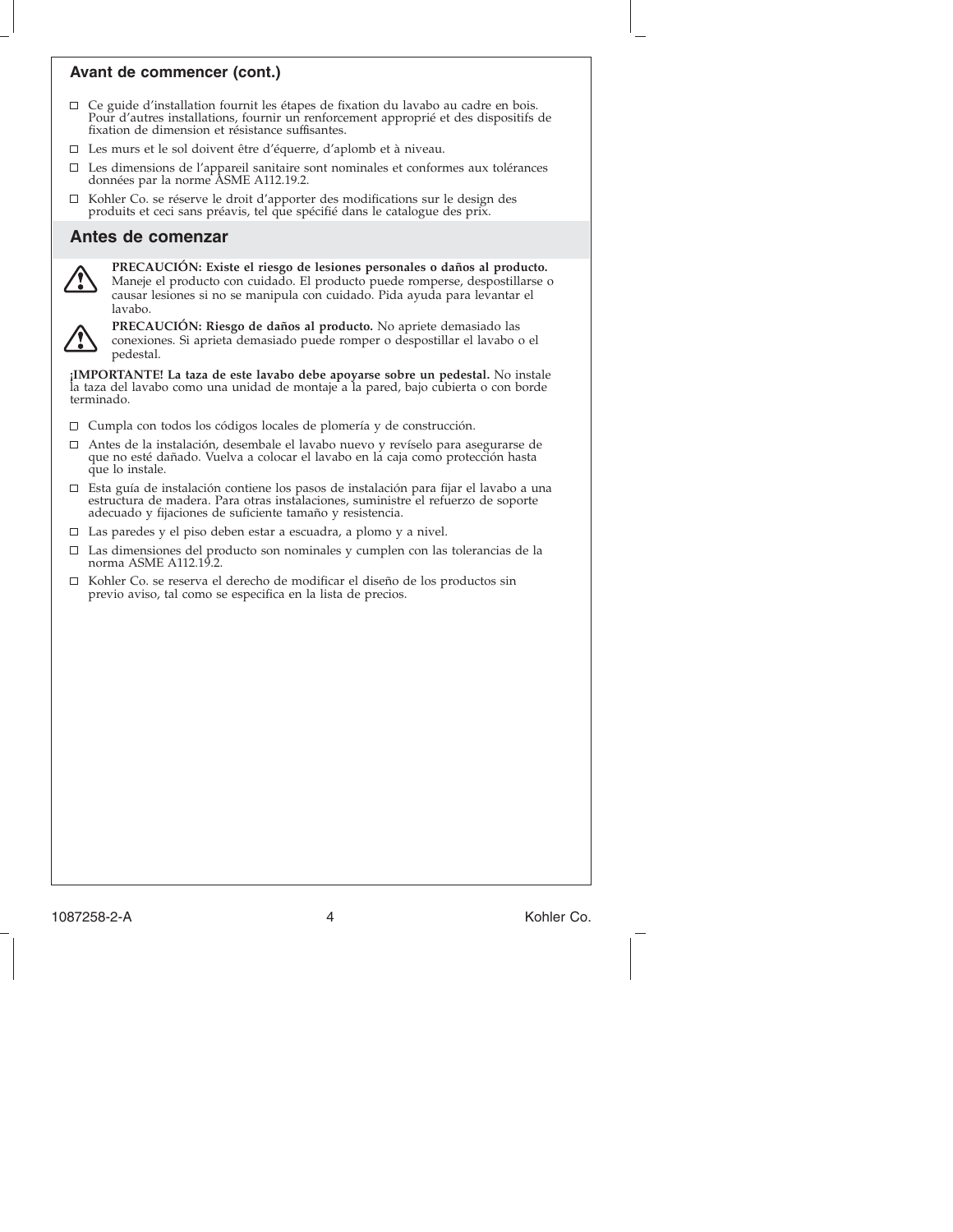

Kohler Co. 6 1087258-2-A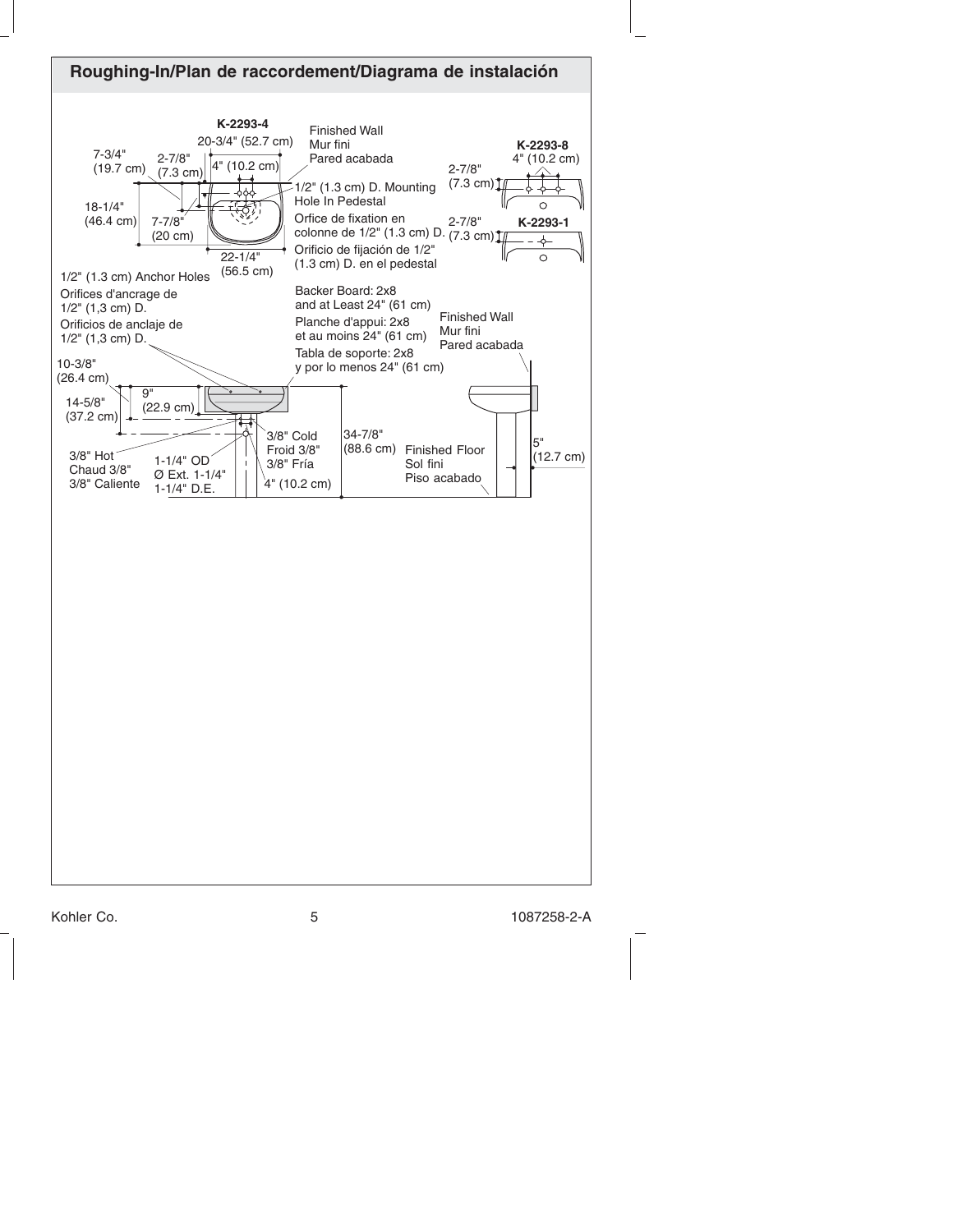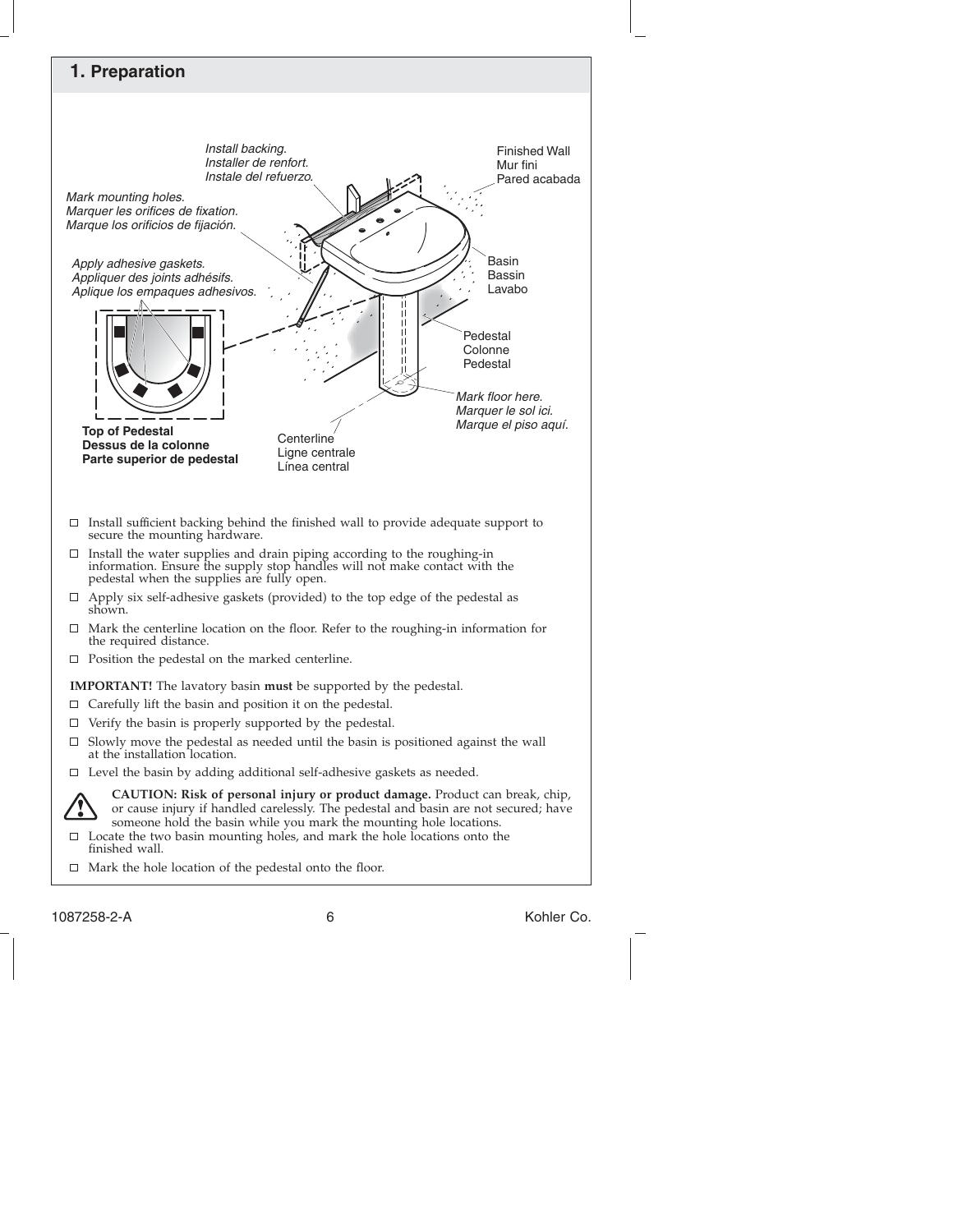#### **Preparation (cont.)**

- $\Box$  Carefully remove the basin from the pedestal.
- $\Box$  Move the basin and pedestal out of the installation area.

#### **Preparation**

- $\Box$  Installer à l'arrière du mur fini une plaque d'appui suffisamment robuste pour fixer la visserie de montage.
- Installer l'arrivée d'eau et la tuyauterie du drain selon les informations de la  $\Box$ plomberie brute. S'assurer que les poignées de fermeture de l'arrivée n'entrent pas en contact avec la colonne lorsque l'arrivée est complètement ouverte.
- Appliquer six joints autocollants (fournies) sur le bord supérieur de la colonne  $\Box$ comme indiqué.
- $\Box$ Marquer l'axe central au sol. Se référer à la plomberie brute pour la distance requise.
- Placer la colonne sur l'axe central du sol.

**IMPORTANT!** Le lavabo **doit** être supporté par la colonne.

- Relever le lavabo avec précaution et le placer sur la colonne.
- $\Box$ Vérifier que le lavabo est bien soutenu par la colonne.
- $\Box$ Déplacer lentement la colonne selon le besoin jusqu'à ce que le lavabo soit bien positionné contre le mur à l'emplacement requis.
- $\Box$ Mettre le lavabo à niveau en ajoutant des joints autocollants selon le besoin.



**ATTENTION: Risque de blessures ou d'endommagement du produit.** Le produit peut se casser, se fendre ou blesser quelqu'un s'il est manipulé sans précaution. La colonne et le lavabo ne sont pas fixés; demander à quelqu'un de tenir le lavabo pendant que l'autre personne marque les emplacements des trous de montage.

- Situer les deux trous d'ancrage du lavabo et marquer leur emplacement sur le mur fini.
- Marquer l'emplacement des trous de la colonne sur le sol.
- Retirer avec soin le lavabo de la colonne.
- Retirer le lavabo et la colonne de la zone d'installation.

#### **Preparación**

- Instale suficiente material de soporte detrás de la pared acabada para poder anclar  $\Box$ firmemente los herrajes de montaje.
- Instale las tuberías de suministro de agua y de desagüe conforme a la información  $\Box$ del diagrama de instalación. Asegúrese de que las manijas de las llaves de paso no hagan contacto con el pedestal cuando estén en la posición completamente abierta.
- $\Box$  Coloque seis empaques autoadhesivos (incluidos) en el borde superior del pedestal, tal y como se ilustra.
- Marque la posición de la línea central en el piso. Consulte el diagrama de instalación para la distancia requerida.
- Coloque el pedestal sobre la línea central marcada.

**¡IMPORTANTE!** La taza del lavabo**debe**apoyarse sobre el pedestal.

- Levante la taza y colóquela con cuidado sobre el pedestal.
- Compruebe que la taza del lavabo éste correctamente apoyada sobre el pedestal.

Kohler Co. 7 1087258-2-A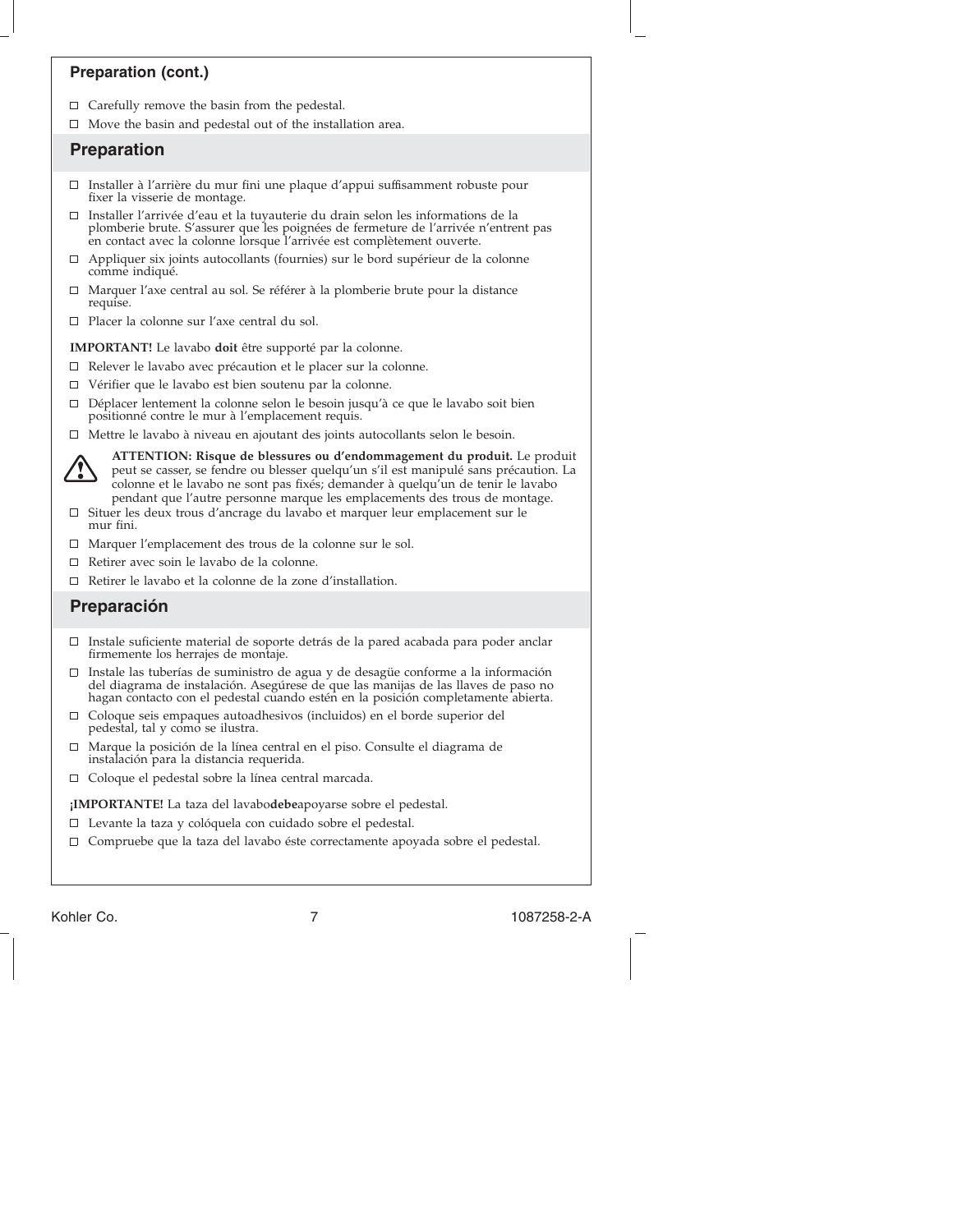#### **Preparación (cont.)**

- Mueva lentamente el pedestal tanto como sea necesario, hasta que la taza haga contacto con la pared en el lugar de instalación.
- $\Box$ Nivele de la taza del lavabo añadiendo tantos empaques autoadhesivos como sea necesario.



**PRECAUCIÓN: Existe el riesgo de lesiones personales o daños al producto.** El producto puede romperse, despostillarse o causar lesiones si no se manipula con cuidado. El pedestal y la taza no están sujetos; haga que alguien sujete la taza mientras usted marca los orificios de montaje.

- Ubique los dos orificios de montaje de la taza del lavabo y márquelos en la pared acabada.
- Marque la posición del orificio del pedestal en el piso.
- $\Box$ Separe cuidadosamente la taza del pedestal.
- $\Box$ Retire la taza y el pedestal del área de instalación.

## **2. Install the Lavatory**

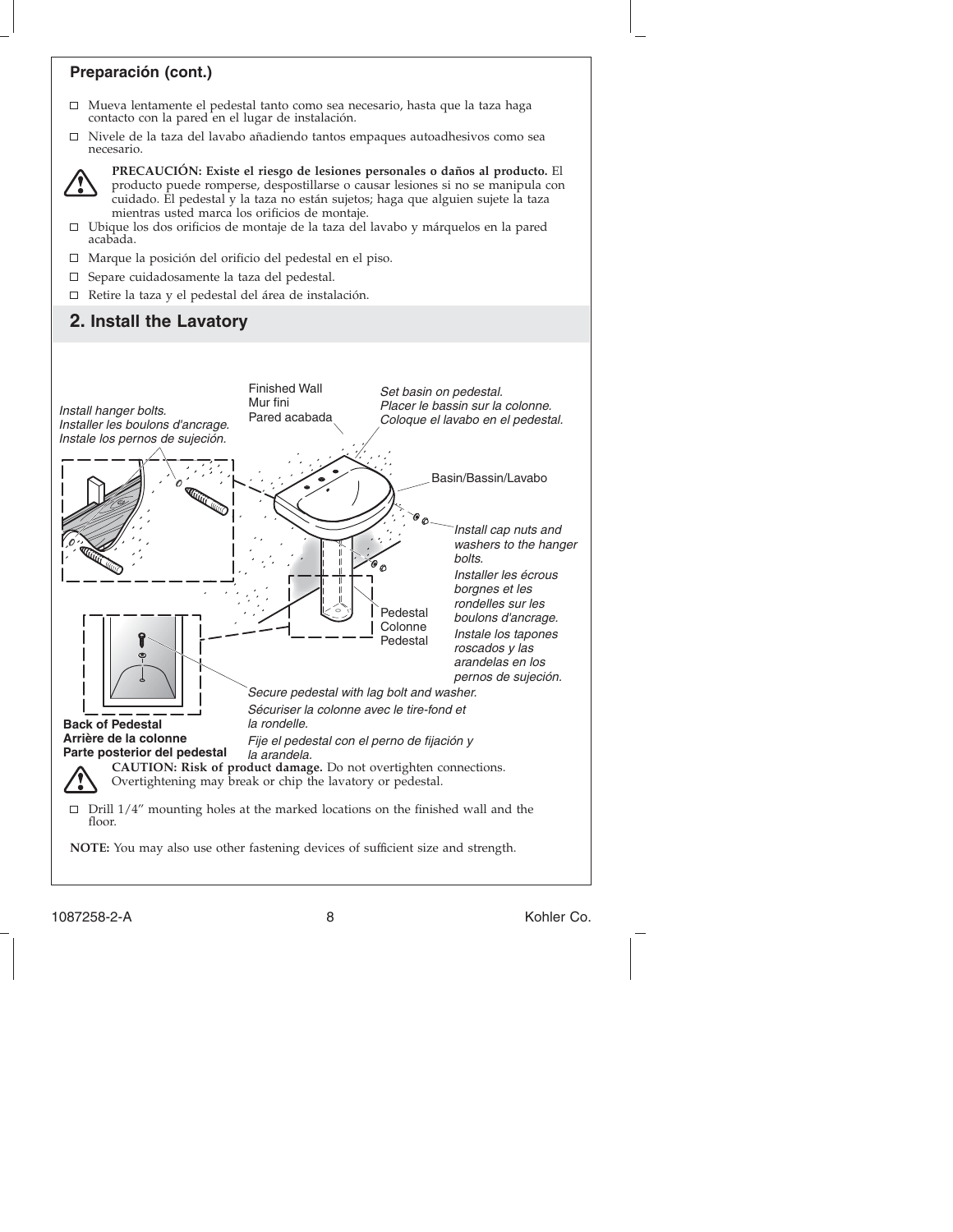#### **Install the Lavatory (cont.)**

- $\square$  Install the hanger bolts to the backing material so they extend 1" (2.5 cm) from the finished wall.
- $\Box$ Move the pedestal over the drilled hole in the floor, and carefully secure the pedestal to the floor with a lag bolt and washer.
- $\Box$ Carefully set the lavatory basin on the pedestal so the hanger bolts extend through the mounting holes.
- $\Box$  Verify the basin is positioned as desired.
- Install the cap nuts and washers to the hanger bolts; carefully tighten until secure.  $\Box$ Do not overtighten.
- $\Box$ If not already installed, install the faucet and drain to the lavatory according to the manufacturer's instructions.
- $\Box$ Connect and tighten the trap to the drain, and complete the water supply connections to the faucet according to the instructions packed with the faucet.
- $\Box$ Run water into the lavatory and check all connections for leaks.

## **Installation du lavabo**



**ATTENTION: Risque d'endommagement du produit.** Ne pas trop serrer les connexions. Trop serrer pourrait casser ou fendre le lavabo ou la colonne.

 $\Box$ Percer des orifices de montage de 1/4 po aux emplacements marqués sur le mur fini et le sol.

**REMARQUE:** Il est aussi possible d'utiliser d'autres systèmes de fixation de dimension et de résistance suffisantes.

- $\Box$ Installer les boulons d'ancrage sur le renfort, pour que chaque boulon dépasse de 1 po (2,5 cm) du mur fini.
- $\Box$ Placer la colonne sur l'orifice percé dans le plancher, puis sécuriser la colonne au sol en serrant avec soin le tire-fond et la rondelle.
- $\Box$ Placer le lavabo sur la colonne de manière à faire passer les boulons d'ancrage dans les orifices de montage.
- $\Box$ Vérifier que le lavabo est positionné tel que désiré.
- Installer les écrous borgnes et les rondelles sur les boulons d'ancrage; serrer avec  $\Box$ précaution. Ne pas serrer de façon excessive.
- $\Box$ Assembler le robinet et le drain du lavabo conformément aux instructions du fabricant.
- $\Box$ Connecter et serrer le siphon au drain, puis terminer les connexions d'arrivée d'eau au robinet selon les instructions emballées avec le robinet.
- Laisser couler l'eau dans le lavabo et vérifier toutes les connexions pour voir s'il y  $\Box$ a des fuites.

#### **Instale el lavabo**

**PRECAUCIÓN: Riesgo de daños al producto.** No apriete demasiado las conexiones. Si aprieta demasiado puede romper o despostillar el lavabo o el pedestal.

 $\Box$  Taladre orificios de fijación de 1/4" en los lugares marcados en la pared y el piso acabados.

**NOTA:** También puede utilizar otros herrajes de suficiente tamaño y resistencia.

Instale los pernos de sujeción en el material de soporte de manera que sobresalgan  $\Box$ 1" (2,5 cm) de la pared acabada.

Kohler Co. 2008. **9 1087258-2-A**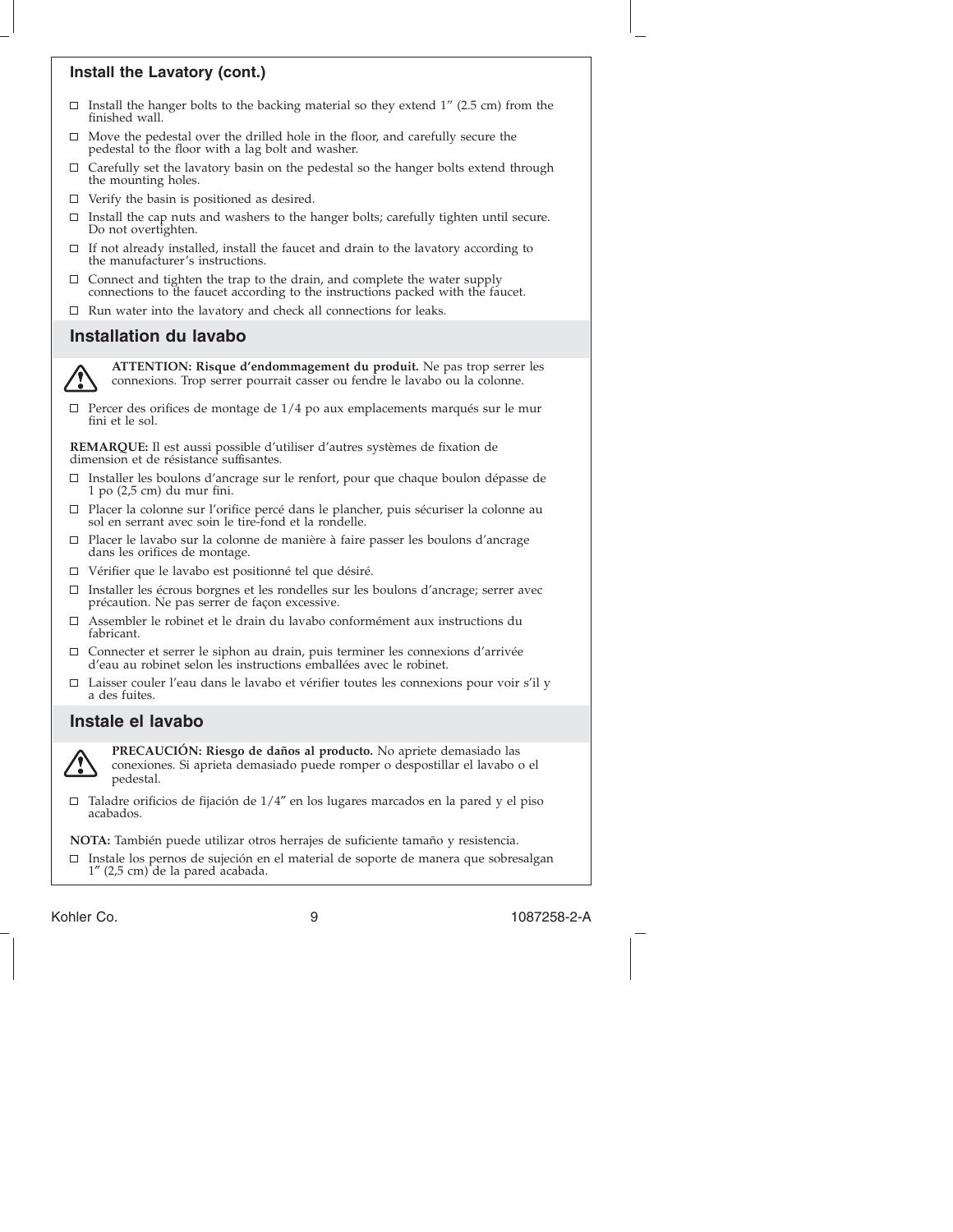#### **Instale el lavabo (cont.)**

- Mueva el pedestal sobre el orificio taladrado en el piso, y fíjelo al piso con un perno de fijación y una arandela.
- $\Box$ Coloque la taza de lavabo con cuidado sobre el pedestal de manera que los pernos de sujeción sobresalgan a través de los orificios de montaje.
- Verifique que la taza del lavabo quede en el lugar deseado.
- $\Box$ Instale los tapones roscados y las arandelas en los pernos de sujeción; apriete con cuidado hasta asegurar. No apriete demasiado.
- Si aún no los ha instalado, instale la grifería y el desagüe en el lavabo según las  $\Box$ instrucciones del fabricante.
- $\Box$ Conecte y apriete la trampa al desagüe y termine las conexiones del suministro de agua a la grifería, según las instrucciones incluidas con la grifería.
- $\Box$ Haga circular agua en el lavabo y revise todas las conexiones para verificar que no haya fugas.

## **Care and Cleaning**

For best results, keep the following in mind when caring for your KOHLER product:

- Use a mild detergent such as liquid dishwashing soap and warm water for cleaning. Do not use abrasive cleaners that may scratch or dull the surface.
- Carefully read the cleaner product label to ensure the cleaner is safe for use on the material.
- Always test your cleaning solution on an inconspicuous area before applying to the entire surface.
- Do not allow cleaners to sit or soak on the surface.
- Wipe surfaces clean and rinse completely with water immediately after cleaner application. Rinse and dry any overspray that lands on nearby surfaces.
- Use a soft, dampened sponge or cloth. Never use an abrasive material such as a brush or scouring pad to clean surfaces.

For detailed cleaning information and products to consider, visit www.kohler.com/clean. To order Care & Cleaning information, call 1-800-456-4537 and press 1 for Kohler Products and then 3 for Literature.

## **Entretien et nettoyage**

Pour de meilleurs résultats, prendre ce qui suit en considération lors de l'entretien du produit KOHLER:

- Utiliser un détergent doux tel que du liquide vaisselle et de l'eau chaude pour nettoyer. Ne pas utiliser de nettoyants abrasifs car ils pourraient rayer ou abîmer la surface.
- Lire attentivement l'étiquette du produit de nettoyage pour vérifier qu'il peut être utilisé.
- Toujours tester la solution de nettoyage sur la surface la moins évidente avant de l'appliquer sur la totalité de la surface.
- Ne pas permettre aux nettoyants de reposer sur la surface.
- Essuyer les surfaces et rincer complètement avec de l'eau immédiatement après l'application du nettoyant. Rincer et sécher toute éclaboussure sur les surfaces avoisinantes.
- Utiliser une éponge ou un chiffon doux et humide. Ne jamais utiliser de matériau abrasif tel qu'une brosse ou une éponge à récurer pour nettoyer les surfaces.

Pour des informations détaillées concernant le nettoyage et les produits à considérer, visiter www.kohler.com/clean. Pour commander des informations d'entretien et de

1087258-2-A 10 10 Kohler Co.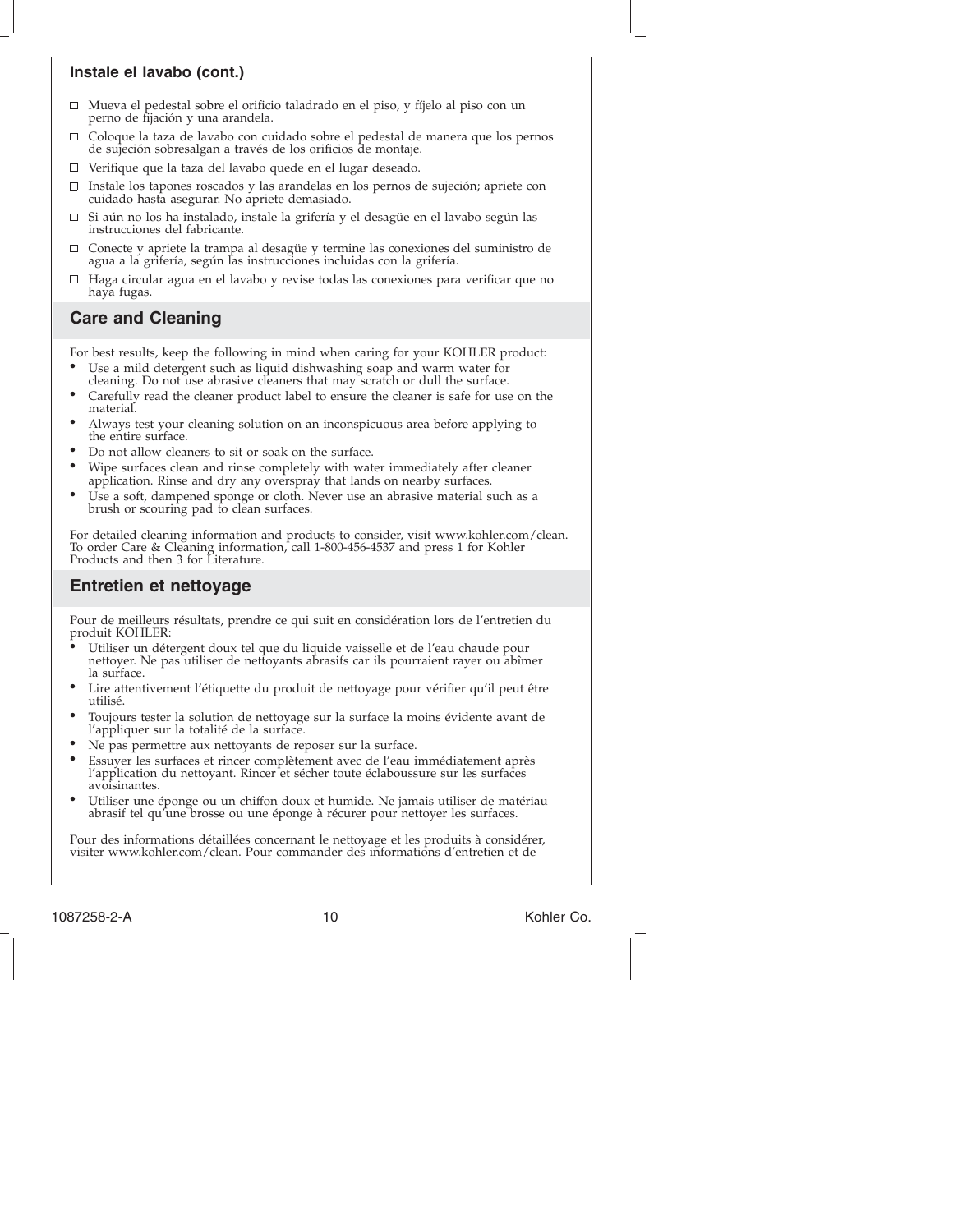#### **Entretien et nettoyage (cont.)**

nettoyage, composer le 1-800-456-4537 puis presser 1 pour les produits Kohler et 3 pour la documentation.

#### **Cuidado y limpieza**

Para obtener los mejores resultados, tenga presente lo siguiente al limpiar su producto KOHLER:

- Para la limpieza, utilice solamente un detergente suave como el jabón líquido para lavar platos y agua tibia. No utilice limpiadores abrasivos que puedan rayar u opacar la superficie.
- Lea atentamente la etiqueta del producto de limpieza para asegurar que no presente riesgos al usarse en el material.
- Siempre pruebe la solución de limpieza en un área oculta antes de aplicarla a toda la superficie.
- No deje por tiempo prolongado los limpiadores en la superficie.
- Limpie con un trapo y enjuague completa e inmediatamente con agua después de aplicar limpiadores. Enjuague y seque las superficies cercanas que se hayan rociado.
- Utilice una esponja o trapo suave y húmedo. Nunca utilice materiales abrasivos como cepillos o estropajos de tallar para limpiar las superficies.

Para obtener información detallada de limpieza y los limpiadores a considerar, visite www.kohler.com/clean. Para solicitar información sobre el cuidado y la limpieza, llame al 1-800-456-4537 y presione 1 para productos Kohler y luego 3 para documentos.

## **One-Year Limited Warranty**

KOHLER plumbing products are warranted to be free of defects in material and workmanship for one year from date of installation.

Kohler Co. will, at its election, repair, replace or make appropriate adjustment where Kohler Co. inspection discloses any such defects occurring in normal usage within one (1) year after installation. Kohler Co. is not responsible for removal or installation costs. Use of in-tank toilet cleaners will void the warranty.

To obtain warranty service contact Kohler Co. either through your Dealer, Plumbing Contractor, Home Center or E-tailer, or by writing Kohler Co., Attn.: Customer Service<br>Department, 444 Highland Drive, Kohler, WI 53044, USA, or by calling 1-800-4-KOHLER<br>from within the USA, 1-800-964-5590 from within Can within Mexico.

Implied warranties including that of merchantability and fitness for a particular<br>purpose are expressly limited in duration to the duration of this warranty. Kohler Co.<br>and/or seller disclaims any liability for special, in

Some states/provinces do not allow limitations on how long an implied warranty lasts, or the exclusion or limitation of special, incidental or consequential damages so these limitations and exclusions may not apply to you. This warranty gives you specific legal rights. You may also have other rights which vary from state/province to state/province.

**This is Kohler Co.'s exclusive written warranty.**

Kohler Co. 2008. 2009. 2009. 2010. 2011. 2012. 2014. 2012. 2013. 2014. 2014. 2015. 2016. 2016. 2016. 2016. 201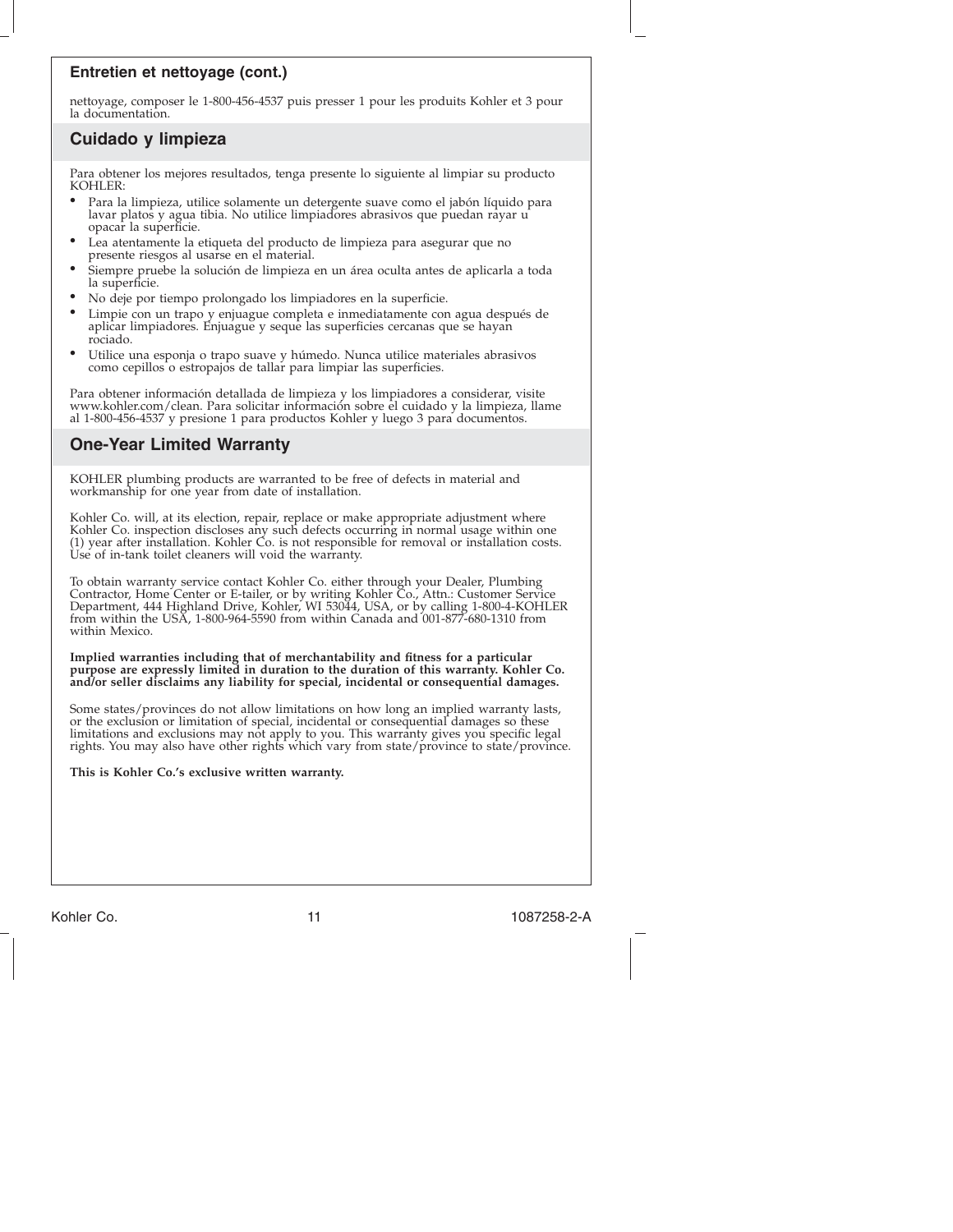#### **Garantie limitée d'un an**

Les produits de plomberie KOHLER sont garantis contre tout défaut de main d'œuvre et de fabrication pour un an à partir de la date de l'installation.

Kohler Co. effectuera à sa discrétion la réparation, le remplacement ou l'ajustement approprié du produit après une inspection faite par Kohler Co. indiquant que les défauts sont dus à une utilisation normale et ceci pendant un (1) an à partir de la date d'installation. Kohler Co. n'est pas responsable des coûts de démontage ou d'installation. L'utilisation de nettoyants à l'intérieur du réservoir annulera la garantie.

Pour obtenir un service dans le cadre de la garantie, contacter Kohler Co. par l'intermédiaire de votre vendeur, plombier, centre de rénovation, revendeur par internet ou par écrit à Kohler Co. à l'attention de: Customer Service Department, 444 Highland Drive, Kohler, WI 53044, États-Unis, ou en composant le 1-800-4-KOHLER depuis les É.U., le 1-800-964-5590 depuis le Canada et le 001-877-680-1310 depuis le Mexique.

**Les garanties implicites, y compris celles de qualité marchande et d'aptitude à un emploi particulier, se limitent expressément à la durée de la présente garantie. Kohler Co. et/ou le vendeur déclinent toute responsabilité contre tous dommages particuliers, accidentels ou consécutifs.**

Certains états/provinces ne permettant pas de limitations de durée ou l'exclusion ou la limitation de tels dommages, les limitations ou exclusions ci-dessus peuvent ne pas<br>s'appliquer dans votre cas. Cette garantie vous donne des droits légaux spécifiques. Vous<br>pouvez également avoir d'autres droits qui varie

**Ceci constitue la garantie écrite exclusive de Kohler Co.**

#### **Garantía limitada de un año**

Se garantiza que los productos de plomería KOHLER están libres de defectos de material y mano de obra por un año a partir de la fecha de instalación.

Kohler Co., a su criterio, reparará, reemplazará o realizará los ajustes pertinentes en los casos en que la inspección realizada por Kohler Co. determine que dichos defectos ocurrieron durante el uso normal en el transcurso de un (1) año a partir de la fecha de la instalación. Kohler Co. no se hace responsable por los gastos de instalación o remoción. El uso de limpiadores de inodoro que se colocan dentro del tanque anulará la garantía.

Para obtener el servicio de garantía, comuníquese con Kohler Co. a través de su distribuidor, contratista de plomería o distribuidor a través de Internet, o escriba directamente a: Kohler Co., Attn.: Customer Service Department, 444 Highland Drive, Kohler, WI 53044, USA, o llame al 1-800-4-KOHLER desde los Estados Unidos, al 1-800-964-5590 desde Canadá, o al 001-877-680-1310 desde México.

**Toda garantía implícita en relación a productos de uso comercial, incluyendo la comercialización e idoneidad del producto para un uso determinado, se limita expresamente a la duración de la presente garantía. Kohler Co. y/o el vendedor no se hacen responsables por concepto de daños particulares, incidentales o indirectos.**

Algunos estados/provincias no permiten limitaciones en cuanto a la duración de una garantía implícita o a la exclusión o limitación de daños particulares, incidentales o indirectos, por lo que estas limitaciones y exclusiones pueden no aplicar a su caso. Esta<br>garantía le otorga ciertos derechos legales específicos. Además, usted puede tener otros<br>derechos que varían de estado a estado y pr

**El presente documento constituye la garantía exclusiva por escrito de Kohler Co.**

1087258-2-A 12 Kohler Co.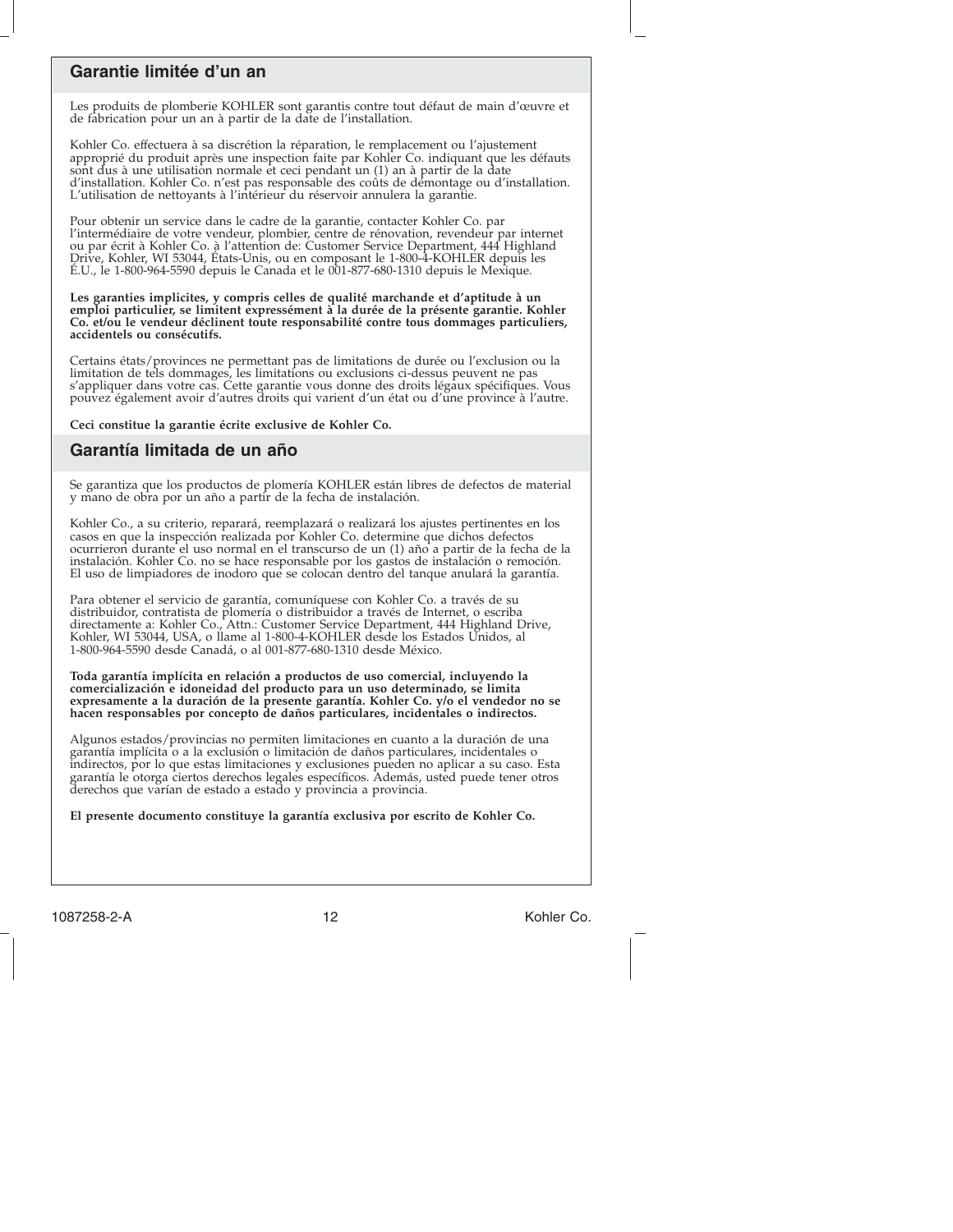## **One-Year Warranty**

#### KOHLER CO.

It is recommended that at the time of purchase, you verify that all accessories and components are complete in this package.

This Kohler product is warranted to be free of defects in material and workmanship for one (1) year from the date of purchase as shown on the invoice or receipt.

1. Kohler Co. will only service its commercialized products through its authorized distributors.

2. To obtain warranty service, please present the invoice and corresponding warranty.

3. Through its authorized distributors, Kohler Co. promises to repair the defective<br>product or provide a new replacement or an equivalent model (in those cases that the<br>model has been discontinued) when the product is beyo the consumer.

4. The time of repair will not exceed six (6) weeks commencing on the date the product is received.

5. It is recommended that the consumer save the invoice or receipt as additional protection, as it may substitute the warranty in the case that there is a discrepancy in the validity of the warranty.

EXCEPTIONS AND RESTRICTIONS

The Warranty will not be valid in the following cases:

1. When the product is not operated in accordance with the instructions concerning use and operation set forth in the owner's manual or installation instructions, and when the recommendations and warnings included are not observed.

2. When the product has been modified or dismantled partially or totally; or has been used in a negligent fashion and as a consequence has suffered damages attributable to the consumer, individual, or hardware not authorized by Kohler Co.

3. This warranty does not cover the damages as a result of disaster such as fire or acts of God, including flooding, earthquake, or electric storms, etc. To obtain a list of distributors in your area where you can exercise your rights under this warranty, please call 001-877-680-1310.

KOHLER CO., KOHLER, WI 53044 U.S.A.

**IMPORTER:**

INTERNACIONAL DE CERÁMICA, S.A.B. DE C.V.

AV. CARLOS PACHECO NO. 7200

CHIHUAHUA, CHIH., MEXICO C.P. 31060

TEL: 52 (14) 29-11-11

Kohler Co. 2008. 2009. [13 13] The Model of the May 2010 1087258-2-A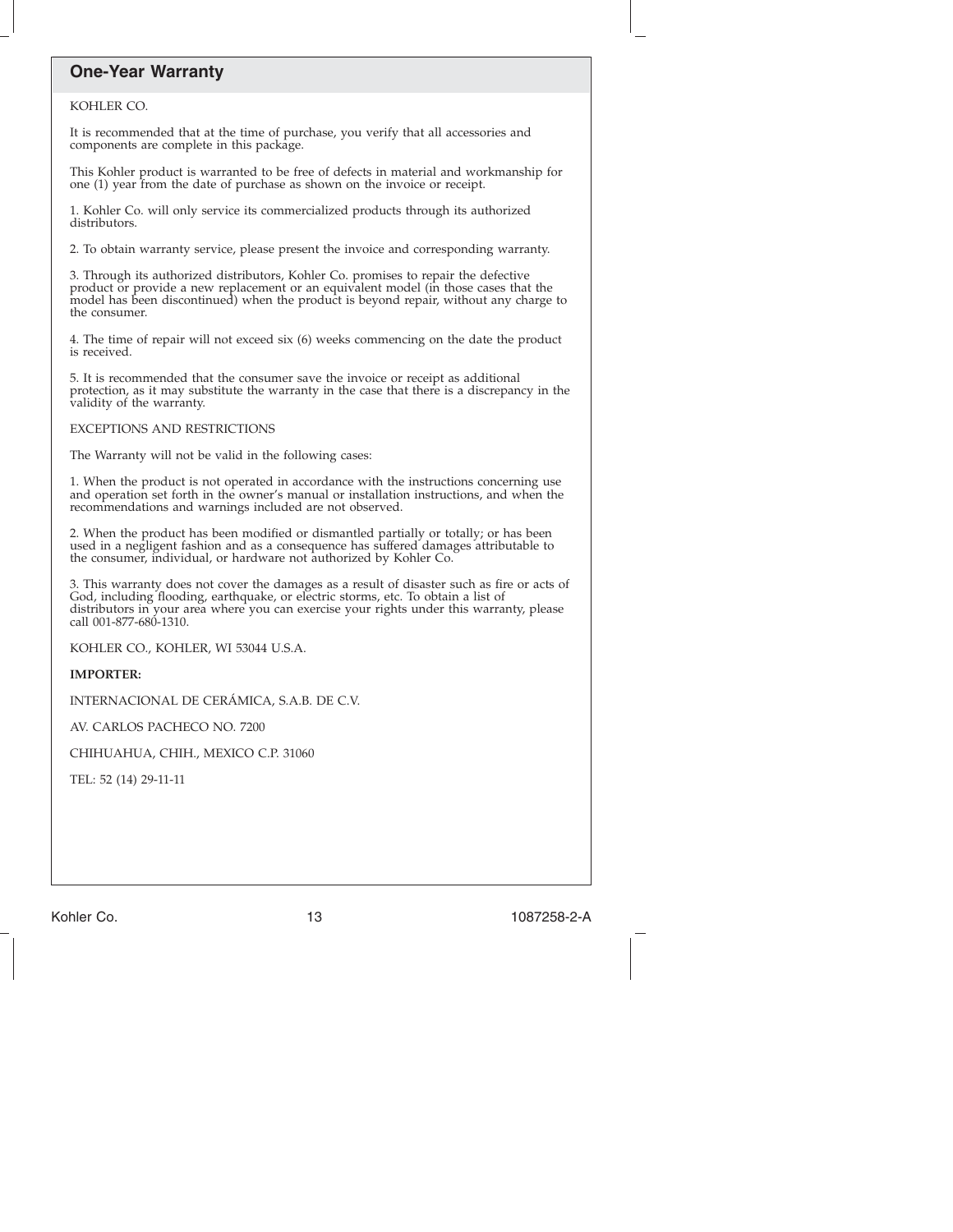#### **Garantía de un año**

#### KOHLER CO.

Al adquirir el producto, se recomienda verificar que todos los accesorios y componentes estén completos en la caja.

Kohler Co. garantiza que el material y la mano de obra de este producto están libres de defectos, por un (1) año, a partir de la fecha de compra que aparece en la factura o recibo.

1. Kohler Co. prestará servicio únicamente a los productos comercializados a través de sus distribuidores autorizados.

2. A fin de obtener el servicio de garantía, favor de presentar la factura de compra y la garantía correspondiente.

3. Kohler Co., a través de sus distribuidores autorizados, se compromete a reparar el producto defectuoso o a reemplazarlo por uno nuevo o equivalente (en caso de que el producto esté descontinuado) cuando no sea posible la reparación, sin ningún cargo al consumidor.

4. El tiempo de reparación no excederá de seis (6) semanas, a partir de la fecha de recepción del producto.

5. Se recomienda al consumidor que conserve el recibo o factura de compra como protección adicional, pues el mismo puede sustituir a la garantía, en caso de que exista discrepancia en cuanto a la validez de la misma.

#### EXCEPCIONES Y RESTRICCIONES

La garantía no tendrá validez en los siguientes casos:

1. Cuando el producto no se haya utilizado conforme a las instrucciones de uso y funcionamiento incluidas en el manual del usuario o en las instrucciones de instalación y cuando no se hayan observado las recomendaciones y advertencias allí contenidas.

2. Cuando el producto se haya modificado o desmantelado parcial o totalmente; o manipulado de manera negligente y, como consecuencia, haya sufrido daños atribuibles al consumidor, persona o herrajes no autorizados por Kohler Co.

3. Esta garantía no cubre los daños que resulten como consecuencia de desastres<br>naturales, tales como incendios o actos divinos, incluyendo inundaciones, tormentas<br>eléctricas u otros. Para obtener una lista de distribuidor sus derechos bajo esta garantía, llame al 001-877-680-1310.

KOHLER CO., KOHLER, WI 53044 U.S.A.

#### **IMPORTADOR:**

INTERNACIONAL DE CERÁMICA, S.A.B. DE C.V.

AV. CARLOS PACHECO NO. 7200

CHIHUAHUA, CHIH., MÉXICO C.P. 31060

TEL: 52 (14) 29-11-11

1087258-2-A 14 Kohler Co.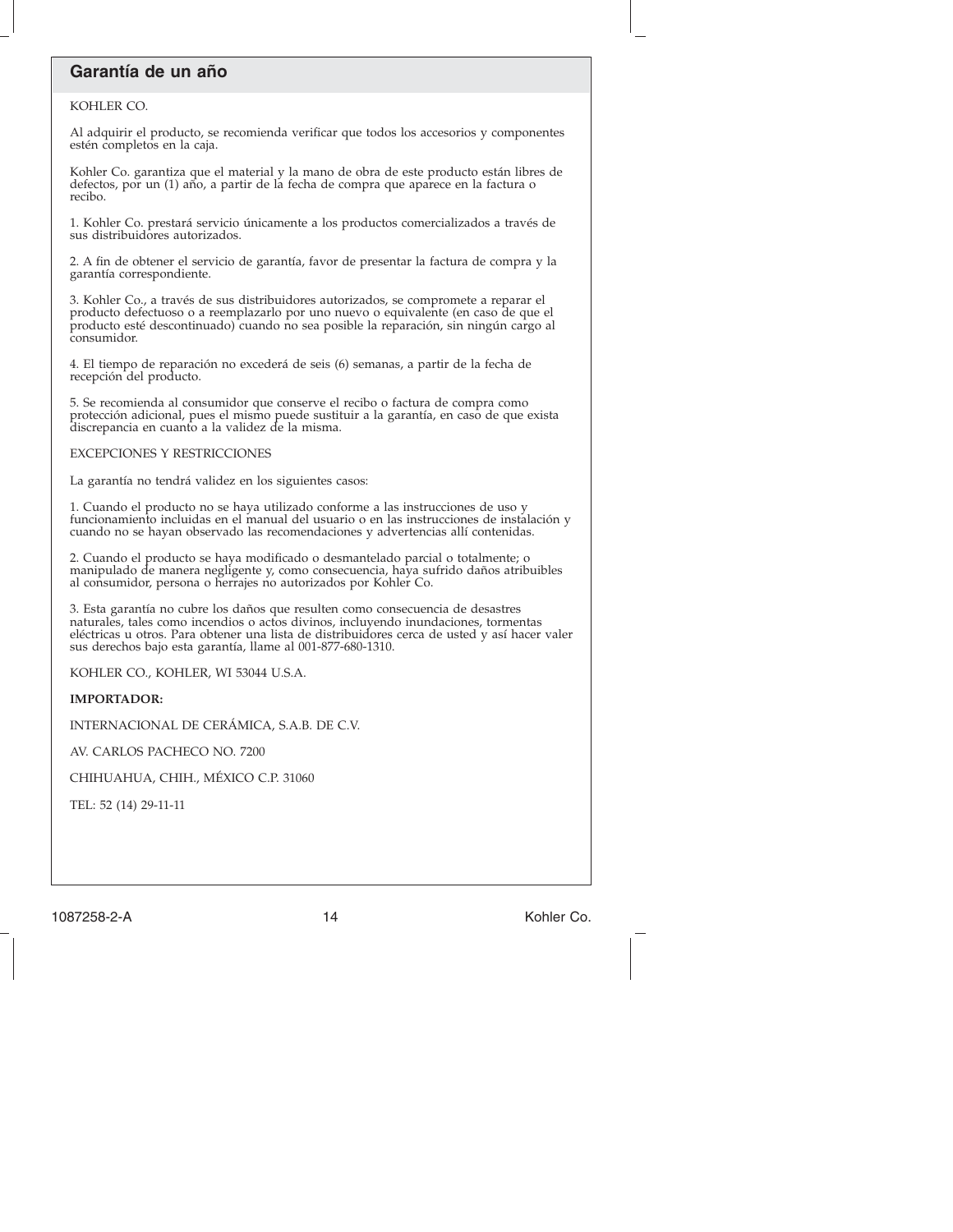Kohler Co. 1087258-2-**A**